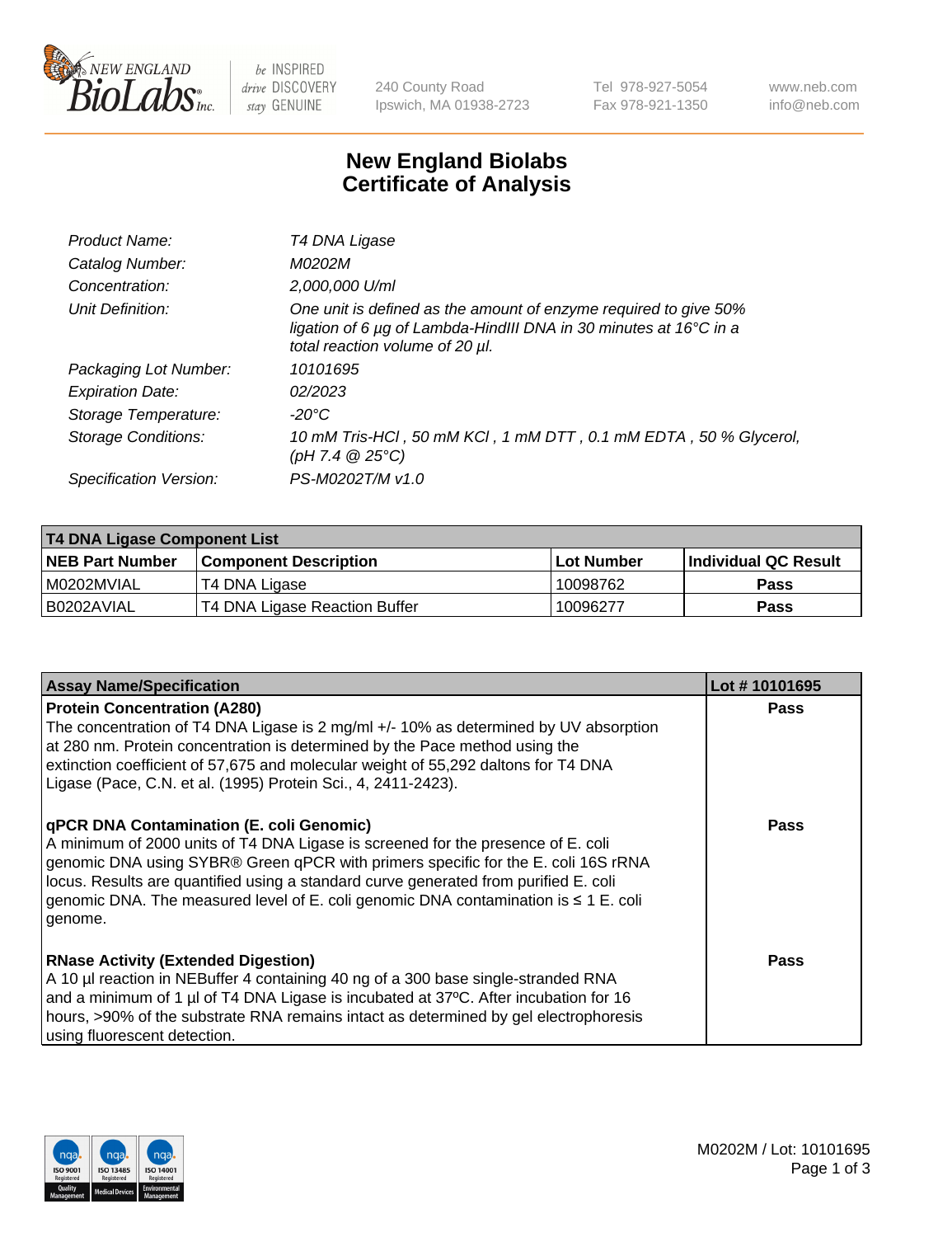

be INSPIRED drive DISCOVERY stay GENUINE

240 County Road Ipswich, MA 01938-2723 Tel 978-927-5054 Fax 978-921-1350 www.neb.com info@neb.com

| <b>Assay Name/Specification</b>                                                                                                                                                                                                                                                                                                                               | Lot #10101695 |
|---------------------------------------------------------------------------------------------------------------------------------------------------------------------------------------------------------------------------------------------------------------------------------------------------------------------------------------------------------------|---------------|
| <b>Protein Purity Assay (SDS-PAGE)</b><br>T4 DNA Ligase is ≥ 95% pure as determined by SDS-PAGE analysis using Coomassie Blue<br>detection.                                                                                                                                                                                                                   | <b>Pass</b>   |
| <b>Non-Specific DNase Activity (16 Hour)</b><br>A 50 µl reaction in NEBuffer 1 containing 1 µg of CIP-treated Lambda-HindIII DNA and<br>a minimum of 2000 units of T4 DNA Ligase incubated for 16 hours at 37°C results in a<br>DNA pattern free of detectable nuclease degradation as determined by agarose gel<br>electrophoresis.                          | <b>Pass</b>   |
| <b>Single Stranded DNase Activity (FAM-Labeled Oligo)</b><br>A 50 µl reaction in CutSmart® Buffer containing a 20 nM solution of a fluorescent<br>internal labeled oligonucleotide and a minimum of 10,000 units of T4 DNA Ligase<br>incubated for 16 hours at 37°C yields <5% degradation as determined by capillary<br>electrophoresis.                     | Pass          |
| <b>Endonuclease Activity (Nicking)</b><br>A 50 µl reaction in NEBuffer 1 containing 1 µg of supercoiled PhiX174 DNA and a<br>minimum of 2000 units of T4 DNA Ligase incubated for 4 hours at 37°C results in <10%<br>conversion to the nicked form as determined by agarose gel electrophoresis.                                                              | Pass          |
| <b>Exonuclease Activity (Radioactivity Release)</b><br>A 50 µl reaction in NEBuffer 1 containing 1 µg of a mixture of single and<br>double-stranded [3H] E. coli DNA and a minimum of 2000 units of T4 DNA Ligase<br>incubated for 4 hours at 37°C releases <0.1% of the total radioactivity.                                                                 | Pass          |
| Double Stranded DNase Activity (Labeled Oligo)<br>A 50 µl reaction in CutSmart® Buffer containing a 20 nM solution of a fluorescent<br>labeled double-stranded oligonucleotide containing a blunt end and a minimum of<br>10,000 units of T4 DNA Ligase incubated for 16 hours at 37°C yields <5% degradation<br>as determined by capillary electrophoresis.  | <b>Pass</b>   |
| DNase Activity (Labeled Oligo, 3' extension)<br>A 50 µl reaction in CutSmart® Buffer containing a 20 nM solution of a fluorescent<br>labeled double-stranded oligonucleotide containing a 3' extension and a minimum of<br>10,000 units of T4 DNA Ligase incubated for 16 hours at 37°C yields <5% degradation<br>as determined by capillary electrophoresis. | <b>Pass</b>   |
| DNase Activity (Labeled Oligo, 5' extension)<br>A 50 µl reaction in CutSmart® Buffer containing a 20 nM solution of a fluorescent<br>Iabeled double-stranded oligonucleotide containing a 5' extension and a minimum of                                                                                                                                       | <b>Pass</b>   |